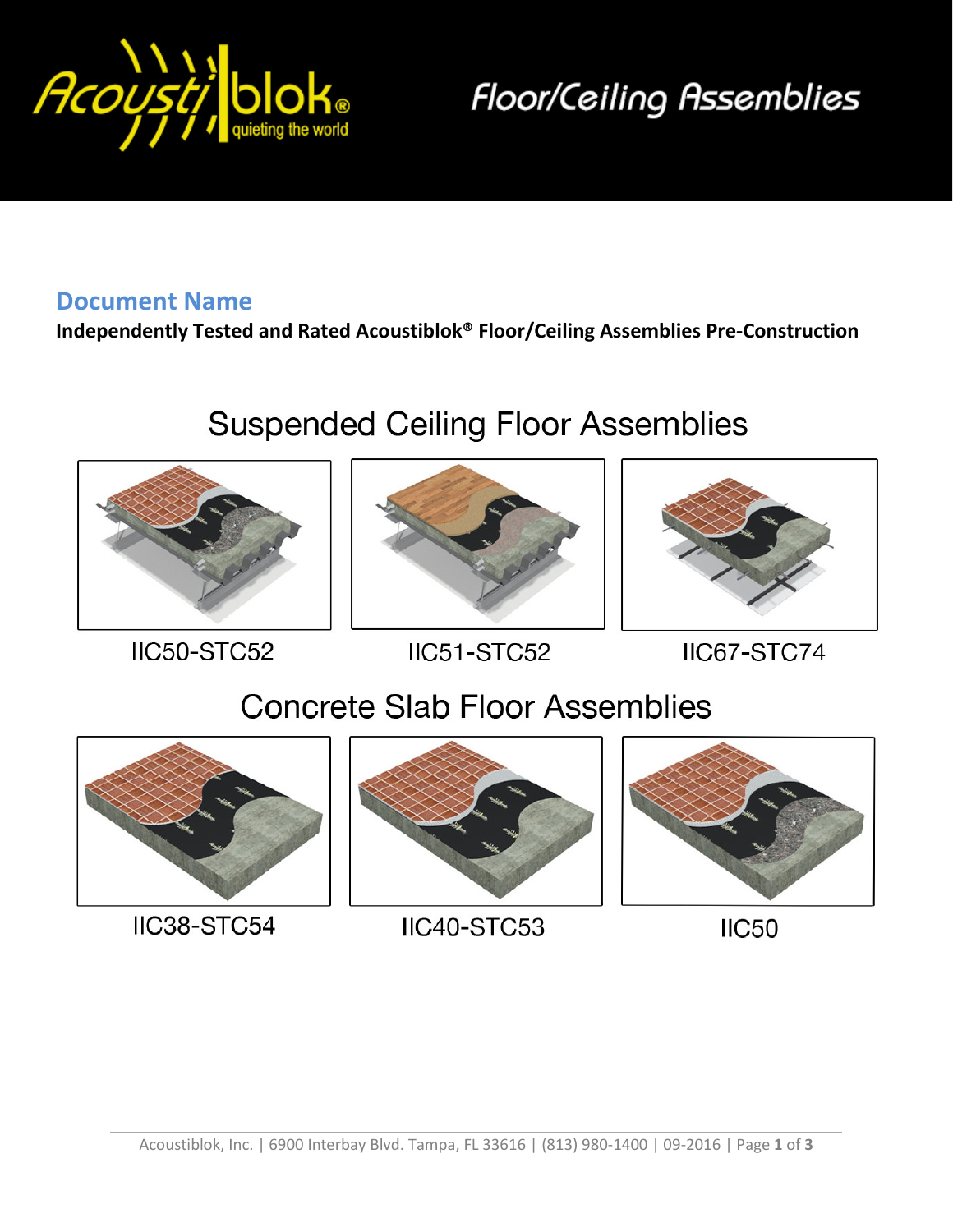# **Wood Joist Floor Assemblies**



#### IIC49-STC55



### IIC51-STC55



#### IIC53-STC56



### IIC54-STC56



### IIC56-STC54



### IIC67-STC54